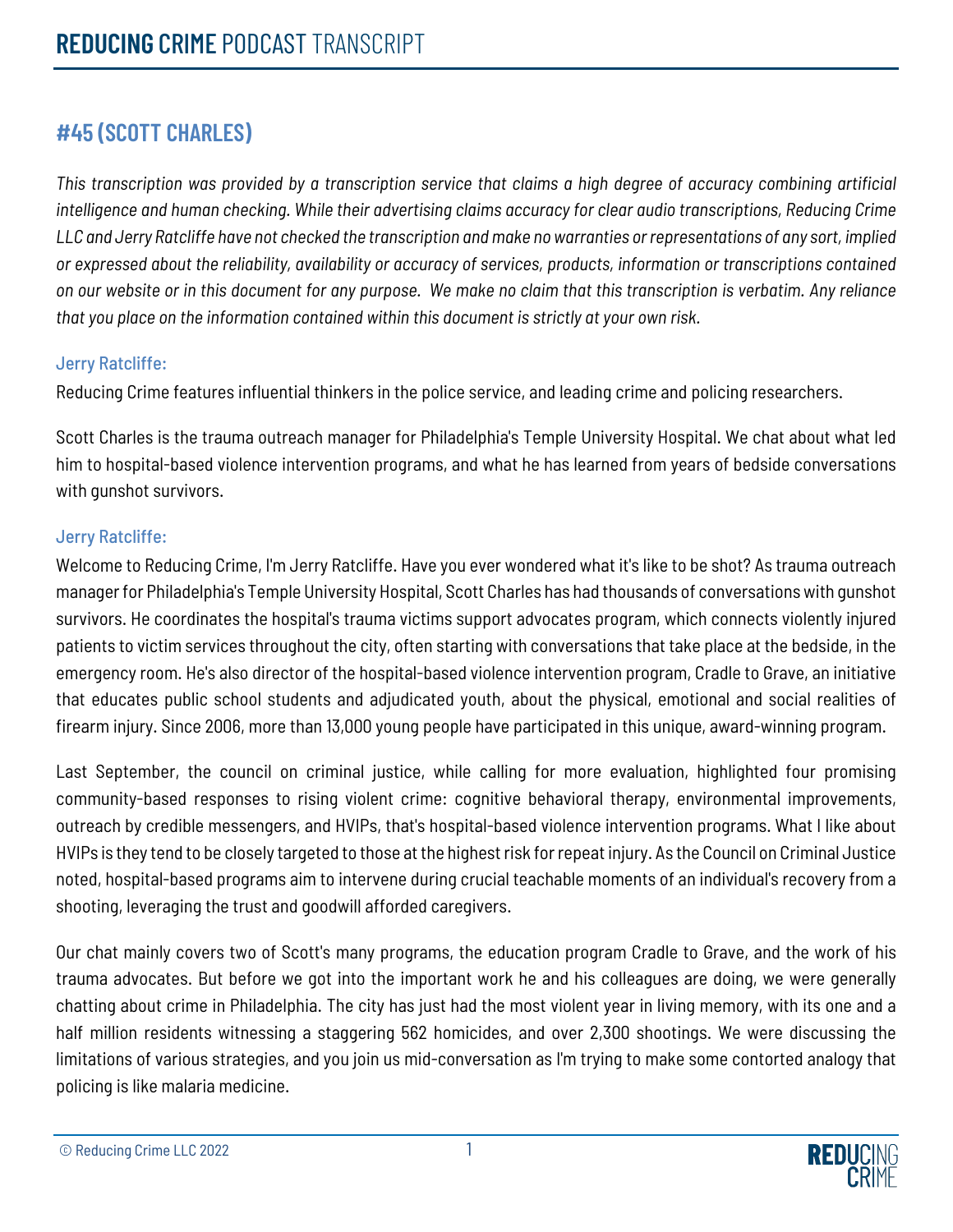Years ago, I spent three months trekking through the mountains and the rainforest in Borneo, and like an idiot, eventually I caught malaria.

#### Scott Charles:

Oh, Jesus.

### Jerry Ratcliffe:

And I used to carry quinine sulphate with me, because every now and again, I would get a recurrence of malaria. Because it was a parasite that goes in your liver, and then infects your system. And you can take quinine sulphate and that makes it go away, but it doesn't cure you of malaria. Because it's still in, the parasite's still in your liver. Quinine sulphate is policing. It works really well in the short term, but I needed some other therapy, a long term therapy to eventually eradicate the malaria that, I now had three, four occurrences of it.

#### Scott Charles:

The analogy would be though, if that particular medication lost its potency with every subsequent dosage. Because the question is where are we with policing? And has the fact that we kept returning to it without it actually curing the disease, cause it to be less effective? And I think that what is happening, where we are as a community has essentially said, wait a minute, this hasn't been working, and you're trying to prescribe more of this shit. And I think finally, the police are also saying like, "Well, wait a minute. We had goodwill for all this time. What's what's going on here?"

#### Jerry Ratcliffe:

Right. To come back to the analogy is, it less effective over time? But I also think that policing as the medication, is only effective in a certain number of cases.

#### Scott Charles:

Right, right.

#### Jerry Ratcliffe:

And that's the part where policing can be beneficial, but we're just doing a terrible job of bringing all these other different types of treatment in.

#### Scott Charles:

Right, yeah. We're too dependent on this thing that's just one piece of the puzzle.

#### Jerry Ratcliffe:

But now we're not dependent on it at all, there's no policing taking place.

#### Scott Charles:

But it gets the lion's share of the attention. And whether its police aren't doing it right, or police are doing it wrong, it's getting all the attention. Well, if only we let police do their job, the violence would go away. No, it wouldn't. It might

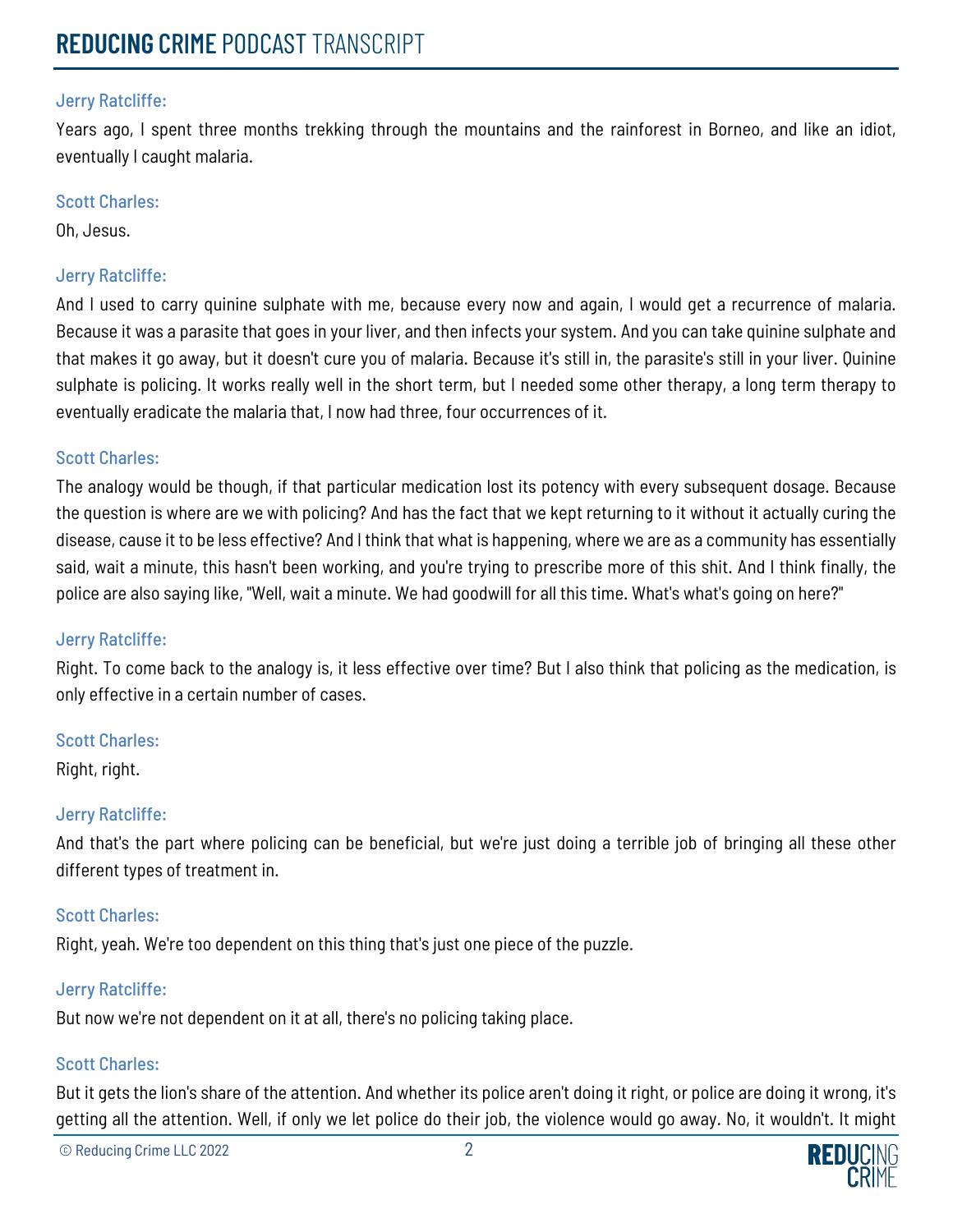diminish, but it's not going to go away. Because desperate people are going to do desperate things, we have to make people less desperate and more hopeful.

## Jerry Ratcliffe:

But in the short term, we can also do some bits and pieces that'll more people getting shot. I would love to make you unemployed; do you know what I mean? I'd like to make me unemployed.

## Scott Charles:

Right. So, I think that we have to, to your point, we have to start addressing the elephant in the room. Because as time goes on, this thing gets worse and worse, to the point that it's at such a scale, we just won't have the capacity to address it. And it's starting to feel like, this is where we are now, I think, because we don't even know where to begin. I'm sure there's some analogy about how do you eat at an elephant, or something? One bite at a time. But it does, it really seems so gigantic that it just seems impossible to even know where to begin taking that bite.

## Jerry Ratcliffe:

The analogy of eating the elephant one bite at a time works right until the point you figure out that the elephant continues to grow. And if you're not eating it as fast as it's growing, it's just getting bigger and bigger.

## Scott Charles:

Right, right. Yeah, I think that's the challenge with where we are, is looking at who we're turning to for solutions. And it's oftentimes, I don't know if it's just simply comfort, or familiarity or laziness, that we turn to the usual suspects. How many times have you and I, or kind of the same people who have been holding those spaces forever?

## Jerry Ratcliffe:

Honestly, this whole change where nobody's interested in policing solutions right now, has freed up my calendar.

## Scott Charles:

Oh, really?

## Jerry Ratcliffe:

Journalists don't call me anymore. I've just finished the first draft of a book on the basis of the fact that I am doing so much less. People are just not interested in policing solutions and that kind of stuff.

## Scott Charles:

Interesting.

## Jerry Ratcliffe:

Nobody's contacted me. And if they're listening to this, please fucking don't. I've got so much more free time in my life, because we're looking at things from a public health situation so much more. And so, they're coming to you guys more.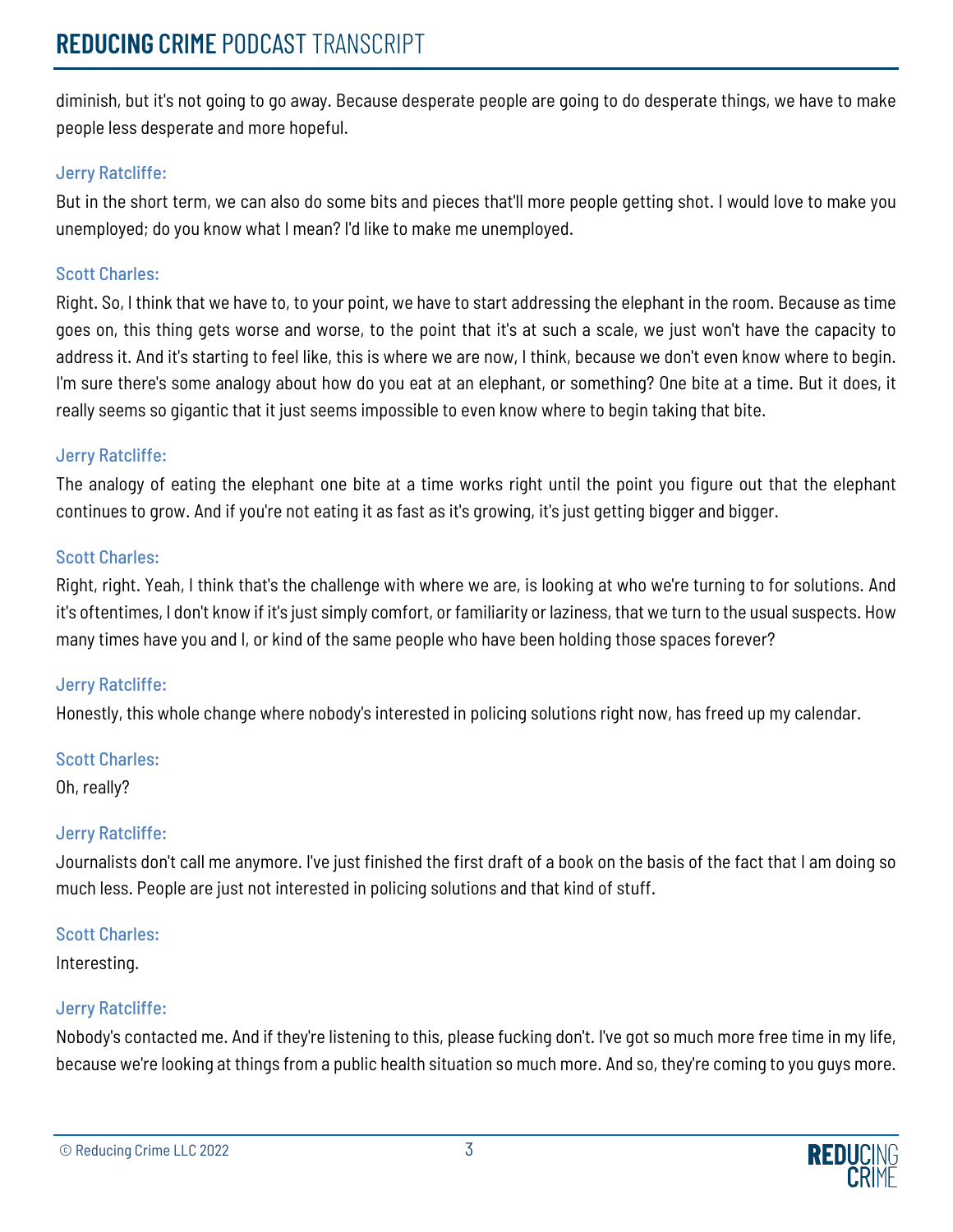## Scott Charles:

Well, and I don't mind that, but I don't think it's the only answer either. I think it's a combination, and trying to get all of the people into the room. Because what I'm seeing now, and I don't know how much of it is being in my mid-fifties versus being in my mid-thirties when I first started working out here, but it feels a lot different. And I don't know these kids in the way that I probably felt I did when I was closer to 30. And I know some of it is just maturation on my part.

#### Jerry Ratcliffe:

I wish I was maturing. I'm the same age as you, I don't feel like I've matured anything since I was about 28.

### Scott Charles:

But I'm the guy who has kids that are 17 and 21, and I feel like I don't understand anything that they do. And by extension, I don't understand their age mates who are carrying guns, and engaged in this stuff. I think one of the things that blew me away in the last couple years was the sharp increase in violence. And I remember thinking that this is probably hardening a lot of the hard cases that were out there, particularly the guys that have been engaged in this life for a long time. And I remember having conversations with some of them at the bedside, and I would say, "What's going on out there." And they'd be like, "Shit if I know, man." For them, they were recognizing, particularly guys that were in their thirties, they were recognizing that there was this generational shift that's happening. And I remember hearing kind of whispers, I'd go to Graterford Prison and talk to some of the guys doing life up there. And they would tell me that these guys scared the hell out of them.

#### Jerry Ratcliffe:

Right. Because it's not just the unpredictable and the unnecessariness of some of the shootings, but just the ferocity of it. So many more rounds being fired. It's not like you're going to take a round or two, now you're getting the whole clip.

#### Scott Charles:

Right. But I think that this speaks to this issue of what happens over time. Does the medicine become less potent, or worse, does it become counterproductive? While we were cracking down in some cases very effectively, we were also getting people caught up in the system that probably had no business being in the system.

#### Jerry Ratcliffe:

We incarcerate more people than any other country, and that includes China. It's not like they're all lovey huggy.

## Scott Charles:

But I think one of the consequences is that you remove the people that kind of held down the social norms, that established the cultural morays, that said, "This is what passes, this is what doesn't pass. We don't shoot women, we don't shoot children, we don't shoot the elderly. We try to avoid harming civilians." And when we took those folks out of the neighborhood, what we left behind amounted to the Lord of the Flies. A bunch of young people abandoned on these asphalt islands, who were creating their own social norms. And without the wisdom, without the benefit of history.

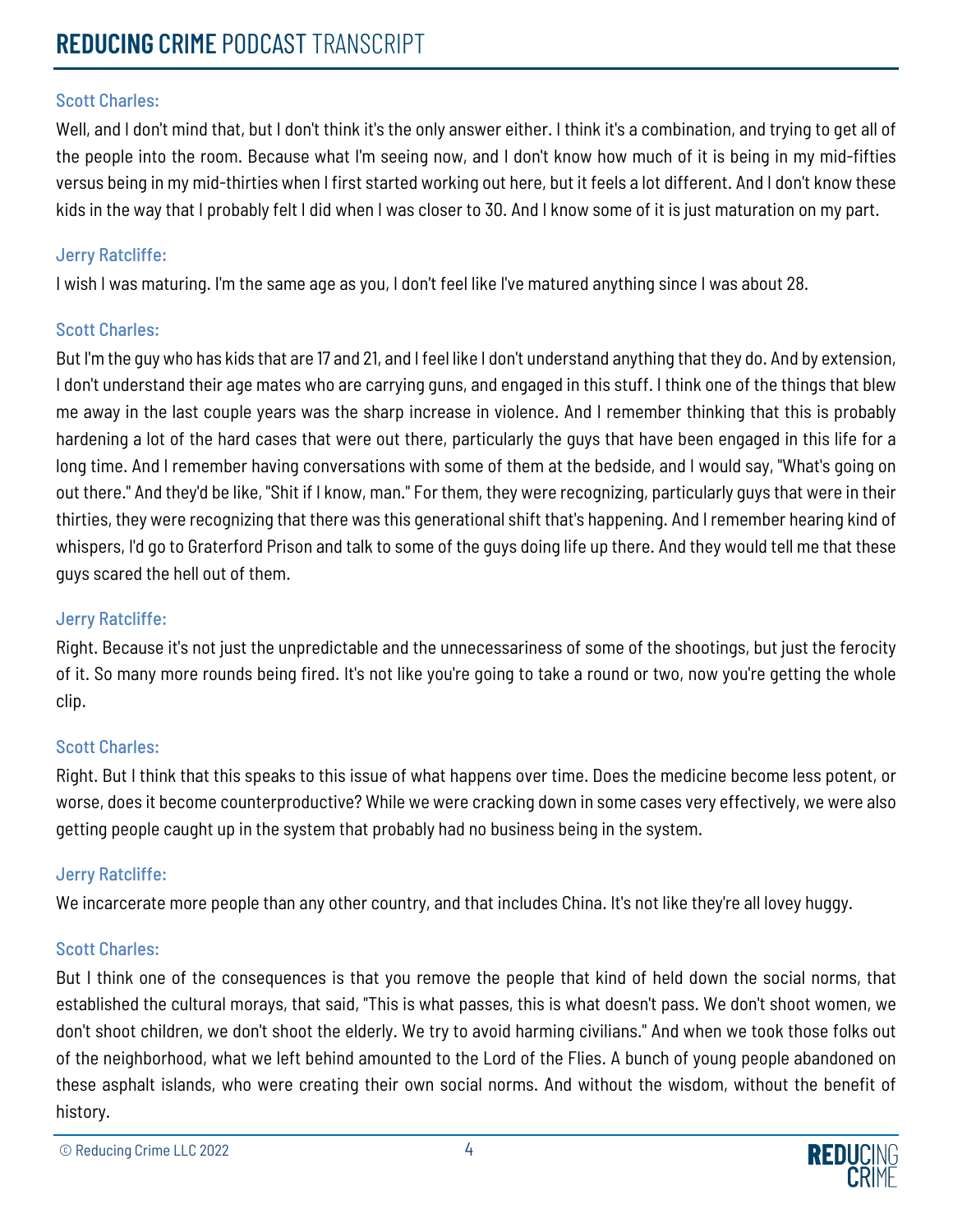And also without the maturity, to see that escalation isn't going to end well for anybody.

#### Scott Charles:

Yeah. That's all that was left behind. You didn't really have the old heads who were mediating. And now we're outsourcing, we're getting old heads that are coming home. We use this term so much now, but the credible messengers, and we hire them to take the place of the guys that we removed from the street. The irony is we should have just kept those guys there, paid them, helped them find jobs, and they could have stayed there without having to import that wisdom.

#### Jerry Ratcliffe:

Import old heads, which is the weirdest thing, right? And that brings me to the reason I wanted to speak to you. September, the Council on Criminal Justice posted, I think in September, an update with a number of what they call promising strategies, community strategies. Cognitive behavioral therapy, there was environmental improvements, there was credible messenger programs, which you just talked about. And then there's your area of expertise, which is hospital-based violence intervention programs. There's been a number of evaluations that show this is really promising, because the people going through the programs have better outcomes. But you're not from Philly originally?

#### Scott Charles:

No. Born and raised in Sacramento, California.

Jerry Ratcliffe:

So how did you end up here? I mean, you've been here how many years now?

#### Scott Charles:

More than 20. I want to say 23, 24 years.

#### Jerry Ratcliffe:

About the same for me, 21 years for me. Yeah.

#### Scott Charles:

Yeah, I took a circuitous route. I was a kid who got in some trouble, nothing too big, but grew up in a neighborhood where everybody got into trouble. Predominantly Mexican.

#### Jerry Ratcliffe:

Where was this?

#### Scott Charles:

Grew up in a part of Sacramento that was called Gardenland. We had a gang in Gardenland that was well known statewide, as being one of the most violent gangs in the entire state. And that was the environment that I grew up in. I was doing some work in LA, met my future wife, and she ended up taking her first academic job at Ohio State, and

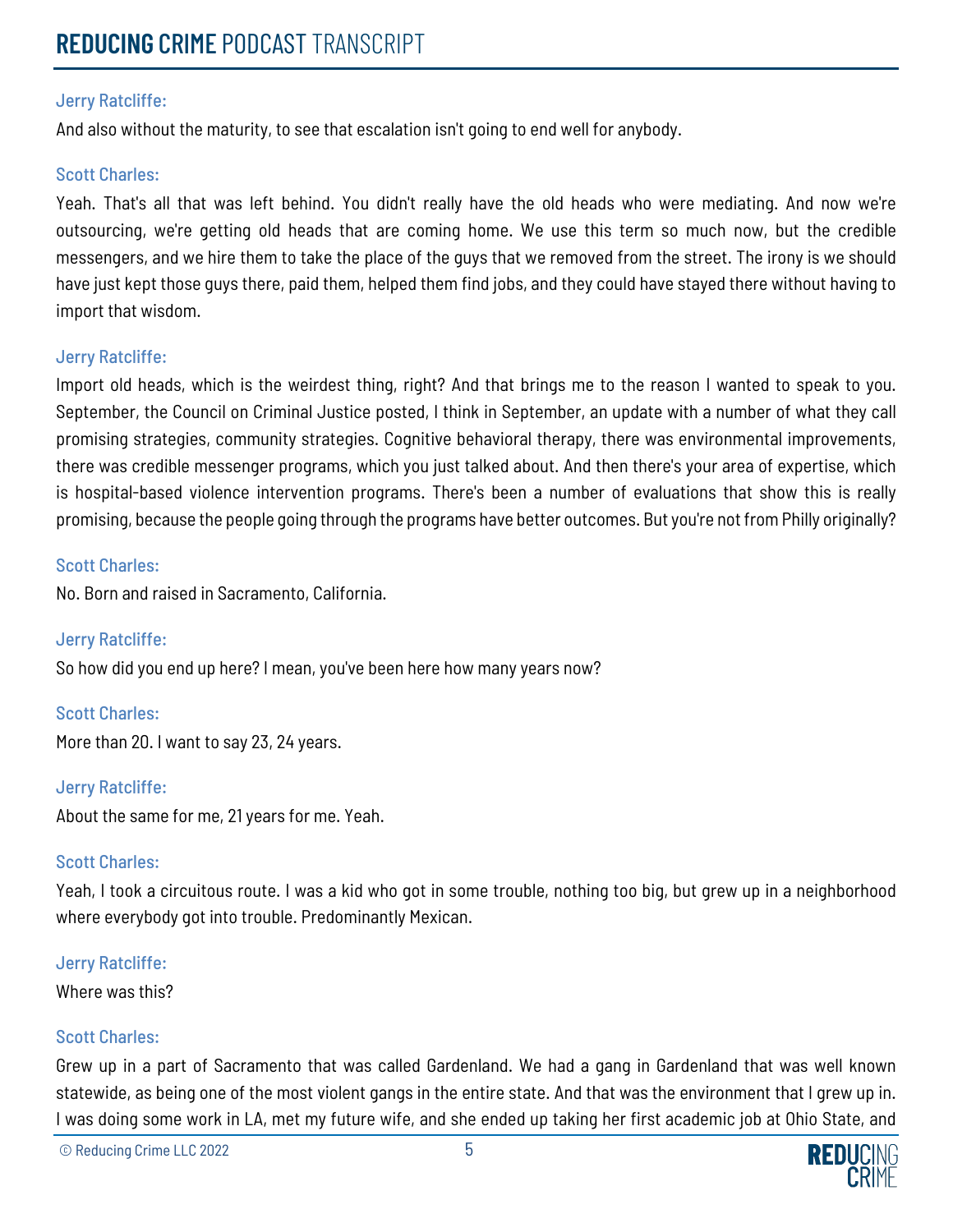## **REDUCING** CRIME PODCAST TRANSCRIPT

that took me out of California. And I was a terrible student. I joked that I was working on my GED when she was working on her PhD. But I applied myself at Ohio State, said oh, I think I might be able to write a little bit. I kind of got the hang of this thing, but it was all based on hustle. And I think about that all the time, when I think about these kids, it's hustle.

### Jerry Ratcliffe:

That's the whole of academia right there.

Scott Charles: Yeah. It's just hustle.

### Jerry Ratcliffe:

You learn the language, you learn the tricks and it just becomes a kind of bullshit hustle, yeah.

### Scott Charles:

Well, and then part of it was that when I got there, I realized that because they were so interested in her work and recruiting her there, that they found people that were willing to keep me happy, in terms of making sure that I was thriving in the school. Because if I wasn't happy, she probably wouldn't be happy. And somebody actually walked with me to register for classes back in the day, when you had to go around and register for classes.

## Jerry Ratcliffe:

But isn't that amazing? Education was always seen the pathway out of so much in America, but then when you actually hold their hand, and take them to get them registered and get them through, it's amazing what people can achieve.

## Scott Charles:

Jerry, it made all the difference. It really did, it made all the difference. And I tell kids all the time that I meet here, who have been shot-

#### Jerry Ratcliffe:

We give a shit about you, you're not lost.

## Scott Charles:

Yeah, and that there's no difference between us, there really is no difference between us. I was talking to a young man years ago, and I was going to go travel overseas. And I said, "I'll be back. I'm going to go to Germany. Have you ever been over to Europe?" And he said, "Nah, dog. The only time I've been on a plane was Con Air, when they were transforming me from one federal facility to the next." And I remember telling him, "Man, you know there's nothing different between us, really. Other than I had somebody hold my hand, somebody pulled me out." So long story short, my wife was recruited at the University of Pennsylvania, and I came out to Penn. And I remember when they were recruiting her, I said to one of her colleagues, "I'm hoping I can find some opportunity working with at-risk kids here," and everybody around the dinner table kind of laughed and said, "I think you'll be okay, I think you'll find some opportunity here."

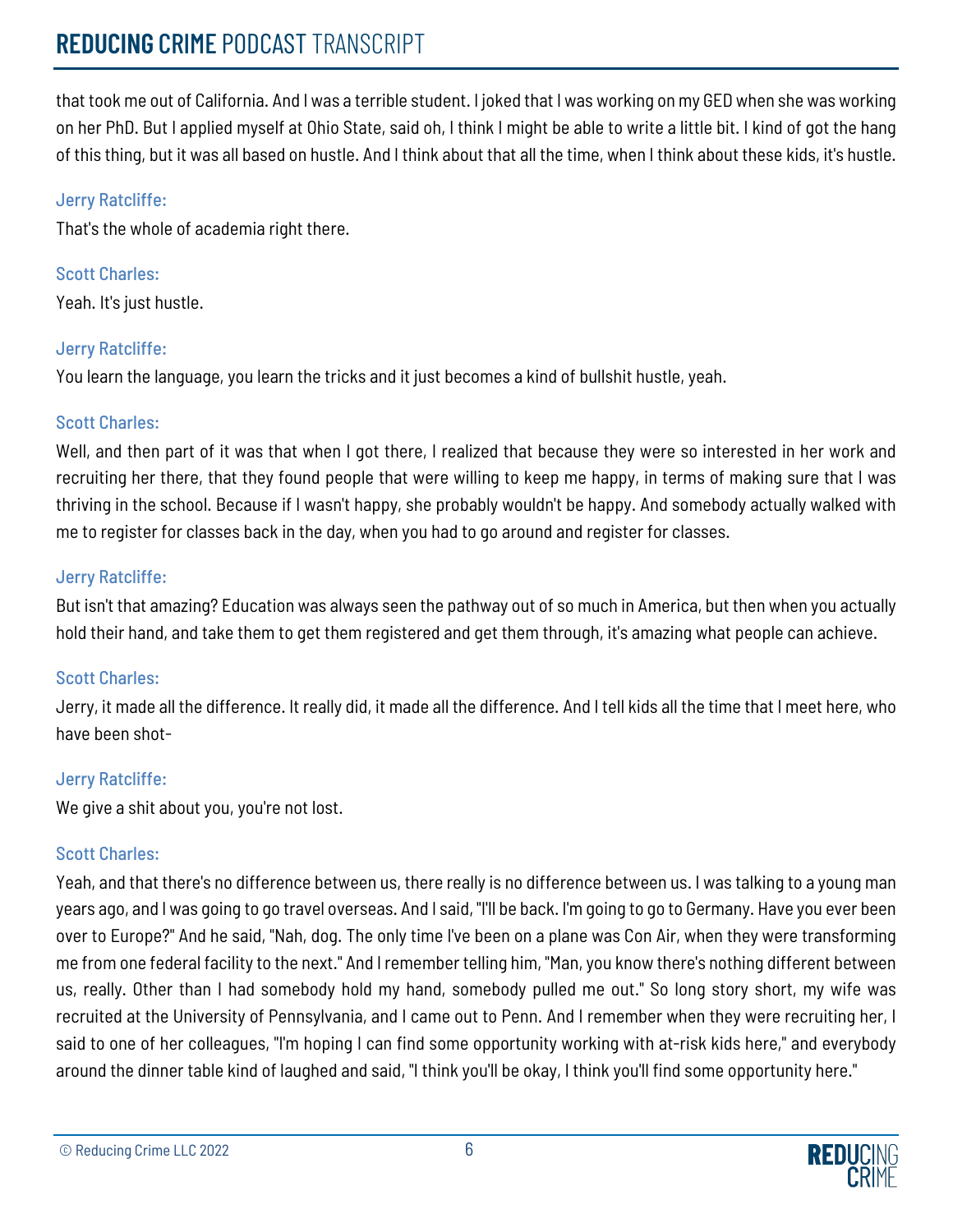Just like one or two in Philly.

### Scott Charles:

Yeah, there's a couple.

Jerry Ratcliffe:

If you work hard, you can find them. They're out there.

### Scott Charles:

If you cruise around and stare hard enough, you might be able to find one of those kids. And I was doing a project on violence. What ends up happening is, I'm working on this project with these kids, the kids ask the question, why isn't there a greater sense of outrage about the children who had been murdered? You probably remember a kid by the name of Faheem Thomas-Childs?

#### Jerry Ratcliffe:

Yes.

### Scott Charles:

Who was shot on his way to Thomas Pierce Elementary School.

#### Jerry Ratcliffe:

That's a long time ago, but that was two guys going at it back and forth, at nine o'clock in the morning. Just dropping 60, 70 rounds in the street in a few seconds.

## Scott Charles:

Yeah, they found more than 90 rounds of ammunition.

#### Jerry Ratcliffe:

I remember that one.

#### Scott Charles:

There were two groups of combatants, two well-known brothers.

#### Jerry Ratcliffe:

That's it.

## Scott Charles:

And a few other guys. And when they saw the guys across the street, waiting for them, their kids were out of the car and going into the school. But rather than pulling off, they grabbed the guns out of the center console, and walked across the street and just began this gun fight in front of the school, elementary school. And this 10- or 11-year-old boy

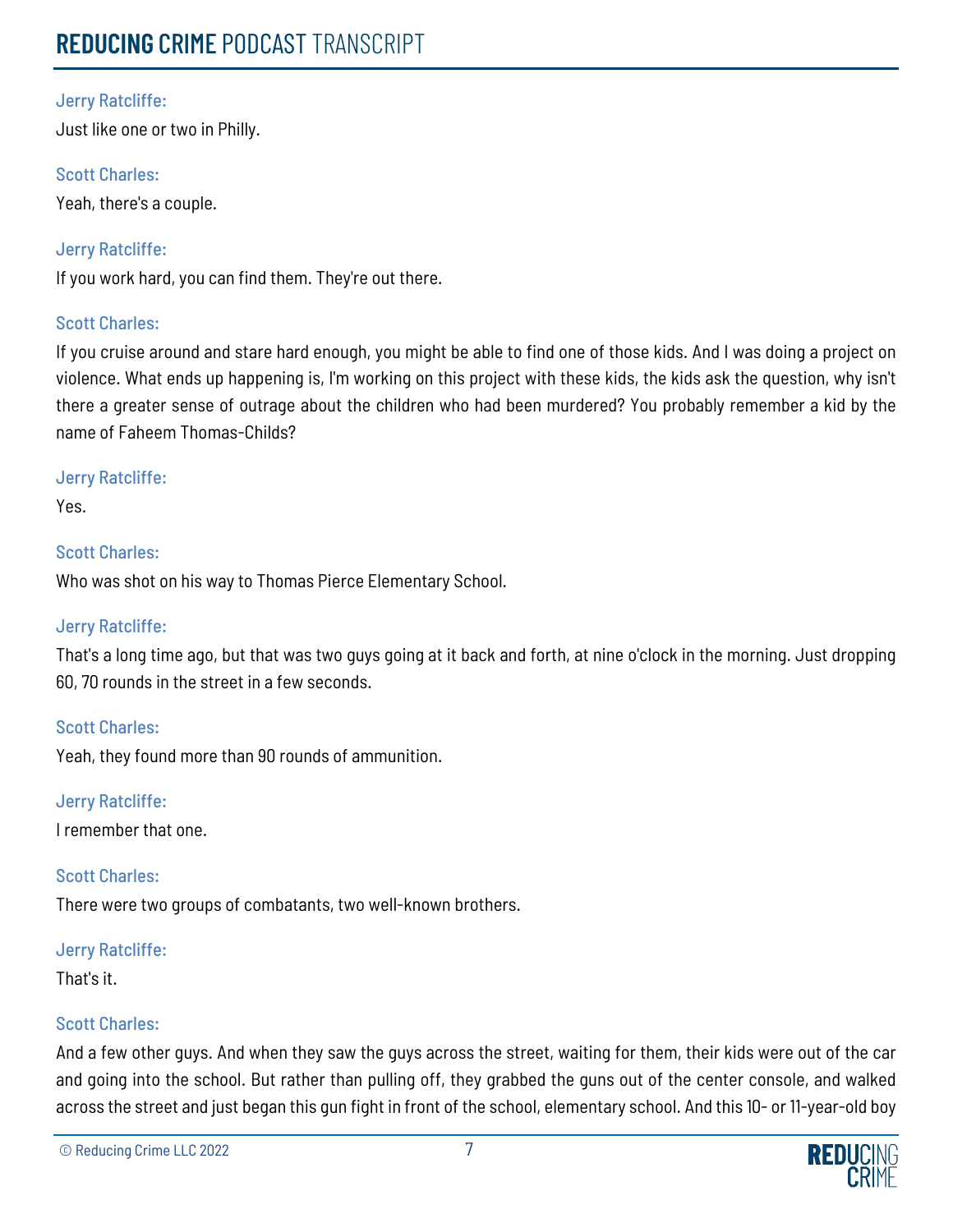# **REDUCING** CRIME PODCAST TRANSCRIPT

is shot. And that for me, really did it, but for these kids as well. These kids wanted to know why there wasn't a greater sense about outrage. And I asked them, "Well, why do you think that is?" And they said, "Just nobody knows their story." So we went to Temple, somebody put me in contact with this doc named Amy Goldberg. I had this phone call with her, and I just thought this lady's crazy. She is, she's just like intense. On the other end, I just thought I can't meet that energy. You ever meet somebody like that where you're like-

## Jerry Ratcliffe:

Yeah, it's simultaneously exhausting and humbling.

## Scott Charles:

Yeah. But she's already talking about how she's been thinking about this for years. So, we bring the kids in, they're blown away by what they're experiencing. She's walking us through the experiences of being a surgeon, at a hospital that treats the most gunshot victims of any hospital in the entire state. And the kids though, in turn, start asking her questions. "What is it like to walk into a room and tell a family that their son has died?" And so, she's blown away. And so she recognized that there may be an opportunity for us to have this exchange of ideas and experiences, that might be mutually beneficial. And she would call me at 11 o'clock at night, midnight on a Friday or Saturday night. And my wife was like, "Who's this lady calling you in the middle of the night?" Like, really. And I said, "Oh, some crazy white lady."

## Jerry Ratcliffe:

Legit question.

## Scott Charles:

Legit question. I said, "I don't know, this crazy white lady wants me to come work for her."

## Jerry Ratcliffe:

You're leaning over in the bed, having this conversation with another woman. Yeah, that's going to go well. Credit to your wife for understanding.

## Scott Charles:

Yeah. No, I mean really, I tell Dr. Goldberg all the time that the only reason I took this job was to save my marriage. I joined her, and we began running these programs. And the program that we started with, Cradle to Grave, was always kind of characterized as a Scared Straight program by those who hadn't seen the program. Because they really didn't have any other point of reference for bringing kids into a place that is no place you'd want a kid to go, and then talking to them about the realities of that place. The difference is we didn't threaten to rape kids, or gouge their eyes out, or trade them for a pack of cigarettes. We simply had quiet conversations about what it was like.

When it comes to the work that you're hearing about now, in terms of hospital-based violence intervention, HVIPs, we're doing that too. And it's a much more nuanced approach to the work that we are doing. And really, it's a shift in the way we're thinking about the work that hospitals do. We recognize that it's one thing to announce that you treat the most shooting victims of any hospital in the Commonwealth.

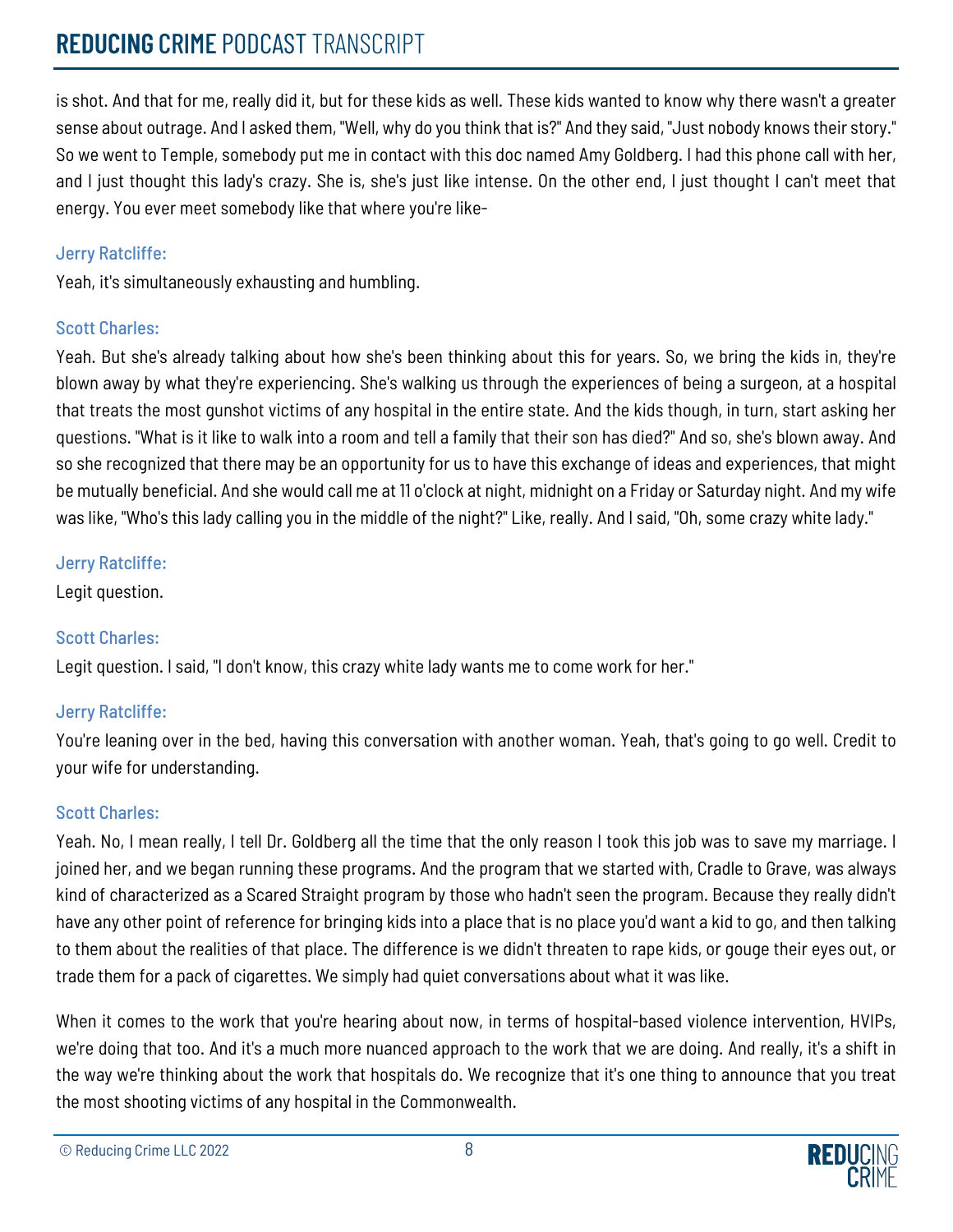Well, you also have real success with it. I mean, the survival rate's north of 80%, isn't it?

#### Scott Charles:

Yeah. But that's the way it is in the city. And to go back to policing, one of the unique things, and I'm telling you something that you already know, but I think a lot of people who don't live in Philadelphia don't appreciate it, is the police have a lot to contribute when it comes to the survival rate of our shooting victims because of scoop and run.

#### Jerry Ratcliffe:

Not waiting for the paramedics, but just putting people in the back of a police car and getting them to the hospital.

### Scott Charles:

And this is something that Philly has been doing for decades, but it became standardized years ago, to the point where we're surprised, I think, when we see medics pulling up with a gunshot patient. But a lot of it just has to do with the amount of practice that our surgeons get. So, even though they were getting really good at saving lives, it was the part after that, like what are we doing for these guys? If we patch them up, and after two weeks in the hospital we send them right back home, and nothing about their situation has changed, we're probably going to see them again, or we're going to see somebody that they're beefing with. And so, trying to interrupt that cycle of violence was important. And the thing about hospital-based violence intervention programs, or HVIPs, is the fact that we recognize early on too, that there's this window of opportunity. Everybody started calling it the golden hours, because there's this reference to golden hours when it comes to the physiologic trauma.

#### Jerry Ratcliffe:

I was doing field work yesterday with the transit police. They've got a team there who try and help the vulnerable, marginalized community that essentially hang around in the transit system, find shelter or find treatment. And they talk about that microsecond, when you've got to get people just at the right point, almost at the lowest, but they're still open to the possibility of seeing a way out. They end up having multiple contacts with people over days, or weeks or months, and they're just trying to find, is today the day when the message is going to get through, and I can get you out of here and into something else? What is it about the hospital environment, when they're close to death physiologically, that you think is that kind of moment?

## Scott Charles:

So I think what it is, man, is that we do a really good job of suppressing the potential for dying. I remember a colleague asked me years ago, "Why is it that the families flip out when you announce that their son has died?" They live in a neighborhood where that happens all the time. And I said, "In order to get by, we have to pretend that's not going to happen to us." And when we talk about gunshot victims, when it happens to them, there is no more denying that this isn't going to happen, if it has just happened and you damned near lost your life. You were pulled back from the brink by complete strangers. And for them, that window opens of I'm ready for help.

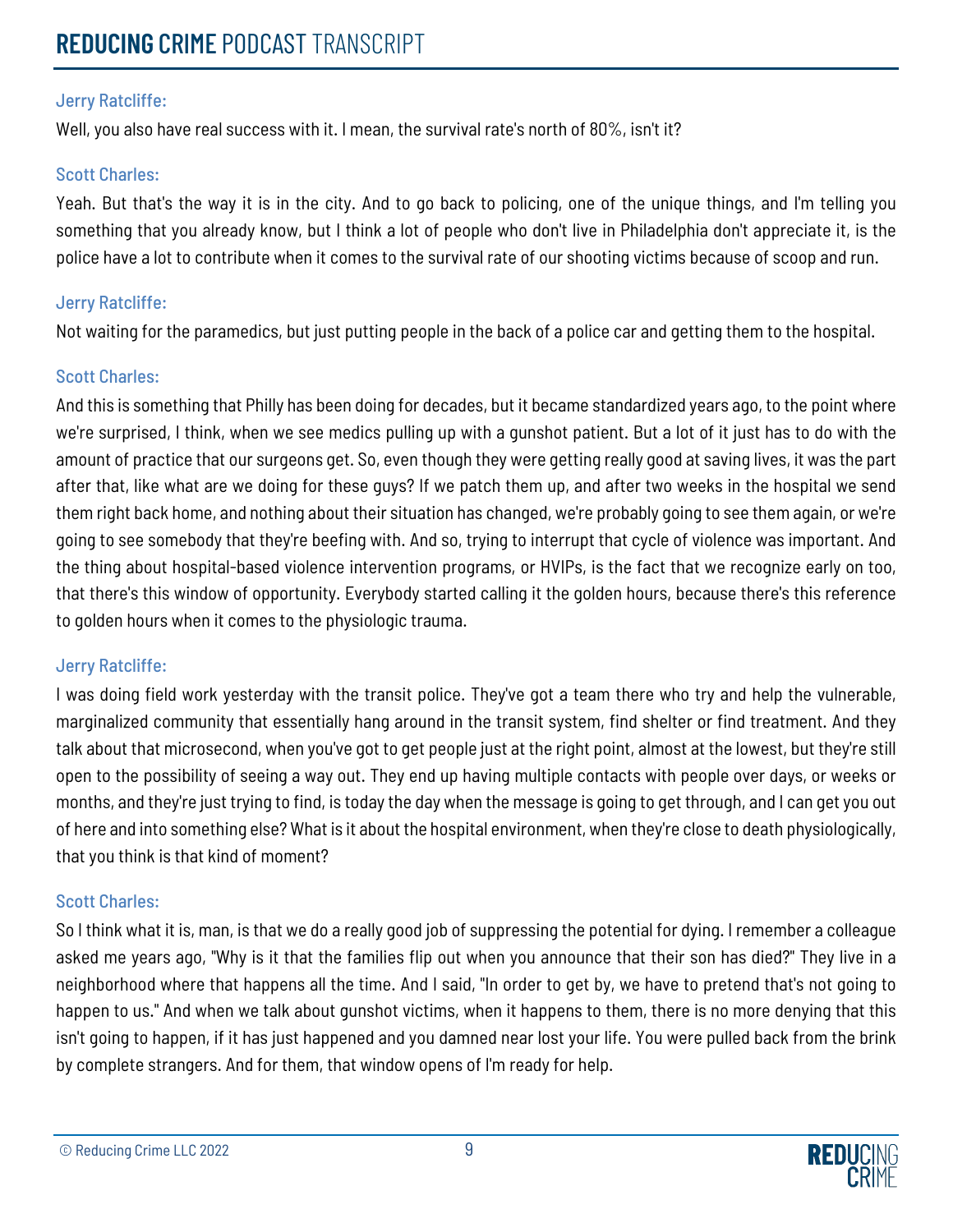#### Scott Charles:

Because one of the things we don't talk about, because we do have such a sterile view gunshot injury. It's like life or death, or then when we talk about people who survive it's just like, well, they got lucky. They're going to be right back to where they were. And the fact is that that's not true. As you pointed out, most of the people survive. And the people who do survive, are going to suffer tremendously, long term. But even in the short term, they are experiencing a kind of pain and deprivation that they've never felt before, that they never experienced before. And they don't want that.

#### Scott Charles:

And not only do they not want it for themselves, they don't want it for the people in their circle of influence. They don't want it for their friends or families, who will become entangled in this back and forth and this retaliation. So, they look for a way out. And the programs that are in hospitals like ours, where we of 24 seven responders, regardless of what time of night you are wounded, we're going to have somebody there to hold your hand, to comfort you, to talk to you about resources, to try to get you out. Because as you pointed out, it's about being there when that light bulb goes off for them, when they're ready to take advantage of it,

#### Jerry Ratcliffe:

Do you think that's because we have a warped view of what it's like outside? We either don't think we're going to get shot, or if we do we think it's going to be like the movies? We have a kind of sense of bravado, a macho, "Yeah, I could take a couple of rounds. What the fuck are you going to do?" Kind of approach? And then you suddenly get that moment like, "Oh shit, this really hurts. This is bad."

#### Scott Charles:

It's interesting. You touch upon the kind of thinking behind Cradle to Grave, was we know it's not like they depict it on television and movies. And yet when you compare the kind of heat that we get, to the heat that the television and movie industry gets, you would think that we were the ones who were glorifying violence. And for us, we were like yeah, we should probably tell the truth about what gun violence is. Because what we hear from patients, is that they never imagined that it would be like this. And I remember the first time that I asked a patient, "Is this like you thought it might be? Certainly you must have thought that it could happen."

#### Jerry Ratcliffe:

Great question.

## Scott Charles:

He said, "I wouldn't wish this upon my own worst enemy." And then that became the thing I heard over and over again. And it's because television has so sterilized the experience of being shot, or shooting somebody. And that's the part that we forget about too, is that we depict the shooting of individuals as being this very easy thing to do. I mean, it is, it's five pounds of pressure on a trigger and your problem is immediately gone. It evaporates.

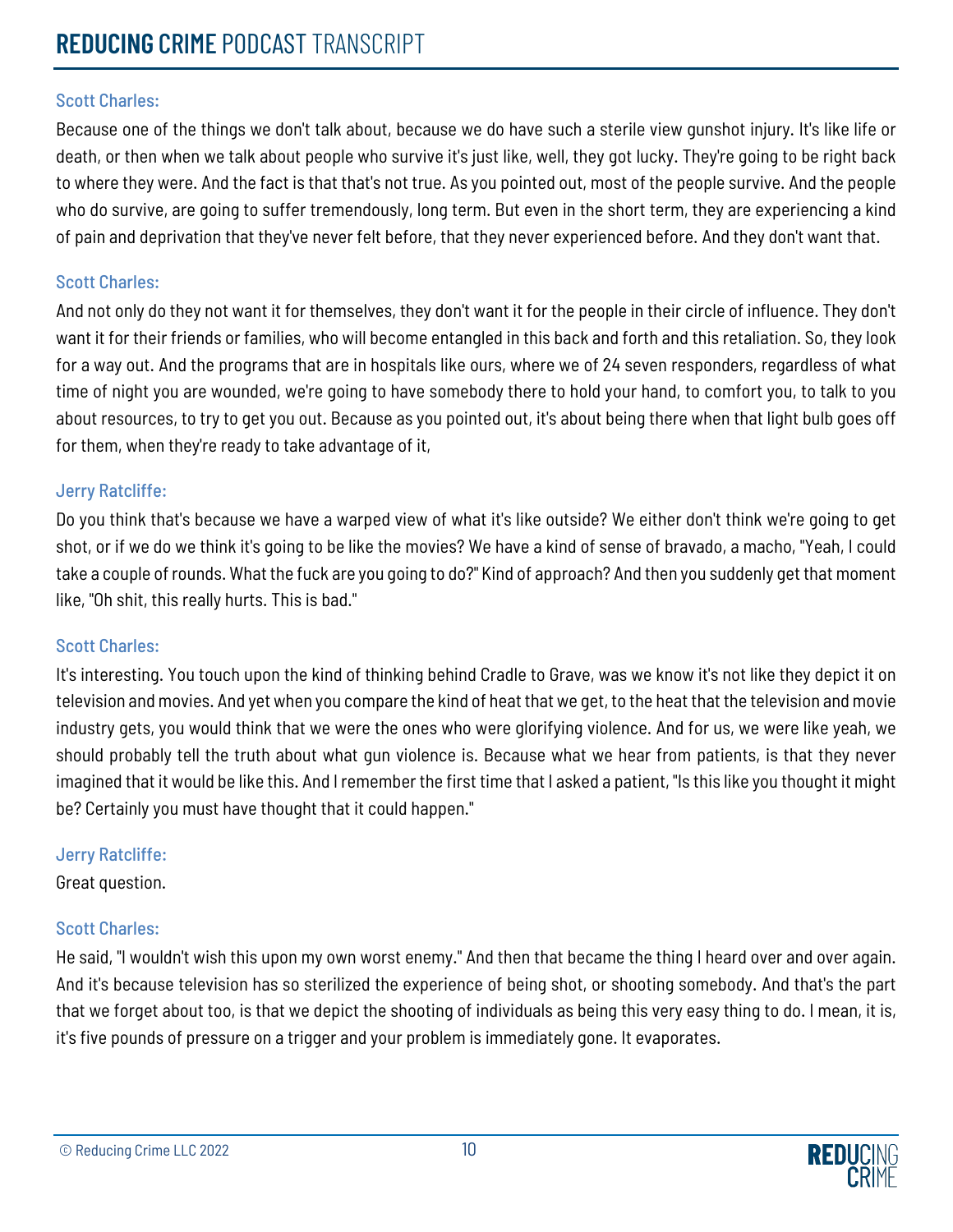I see the same thing sometimes when I work with graduate students. When we do field work, especially when you're going in with the police, I have them wear bulletproof vests. Because for the officers, it's one less thing for them to have to worry about. But when they try it on for the first time, because that's the first time they've ever had to explicitly think about what the experience of being shot might be like. And then they're trying it on, I'm looking at them going, "Yeah, that vest is only 16 inches by 12. It's not covering a lot of you, is it?" We don't have enough of that almost brutal reality, that gives people that level of experience. So, your program is really capitalizing on people having that experience at the wrong end of it.

#### Scott Charles:

Right, right. When we're working with individuals who have been shot, they're going through things that have never even been depicted for them. They've never seen it on television or in movies. They have a tube that has gone up their nose, and down the back of their throat and into their abdomen, that is draining fluid out of their belly. As a result of having that, they're not going to be able to eat or drink, for days or weeks. So, we never talk about that level of deprivation.

#### Scott Charles:

Something like one out of seven shooting victims have some level of paralysis. So when we think about paralysis, we think, well, you can't feel some part of your body. The part we don't think about as well, is oftentimes it's the opposite of that. Oftentimes the part that's damaged is on fire, the nerves are just sparking. And they talk about the pain that can't be gotten to with medicine, they're in excruciating pain. They can't move that part of their body, but they still feel the pain that is there. So, all of these are part and parcel of being shot, but we never discuss that. And so, when you encounter somebody who's going through this, this profound experience, and you explain to them that, "There's a better life on the other side of this, and I can help you get there."

#### Jerry Ratcliffe:

It's seems funny that that's the case, because that would almost be the time I would think that-

## Scott Charles:

That's not what they want to hear at that time.

## Jerry Ratcliffe:

That's the last thing they are anticipating, is that there's a better life after this.

#### Scott Charles:

Yeah. But I think they're ready for anything now, because there's nothing in their life that prepared them for this. I had been surrounded by people my whole life who had been shot. I had two brothers who had been shot, my sister committed suicide with one of my father's guns, I had friends who had been shot and killed. But it wasn't until I began working at the hospital that I saw what people really went through, and how awful it was. And it's no wonder that this is the moment that they want to seize. This is the wake up call.

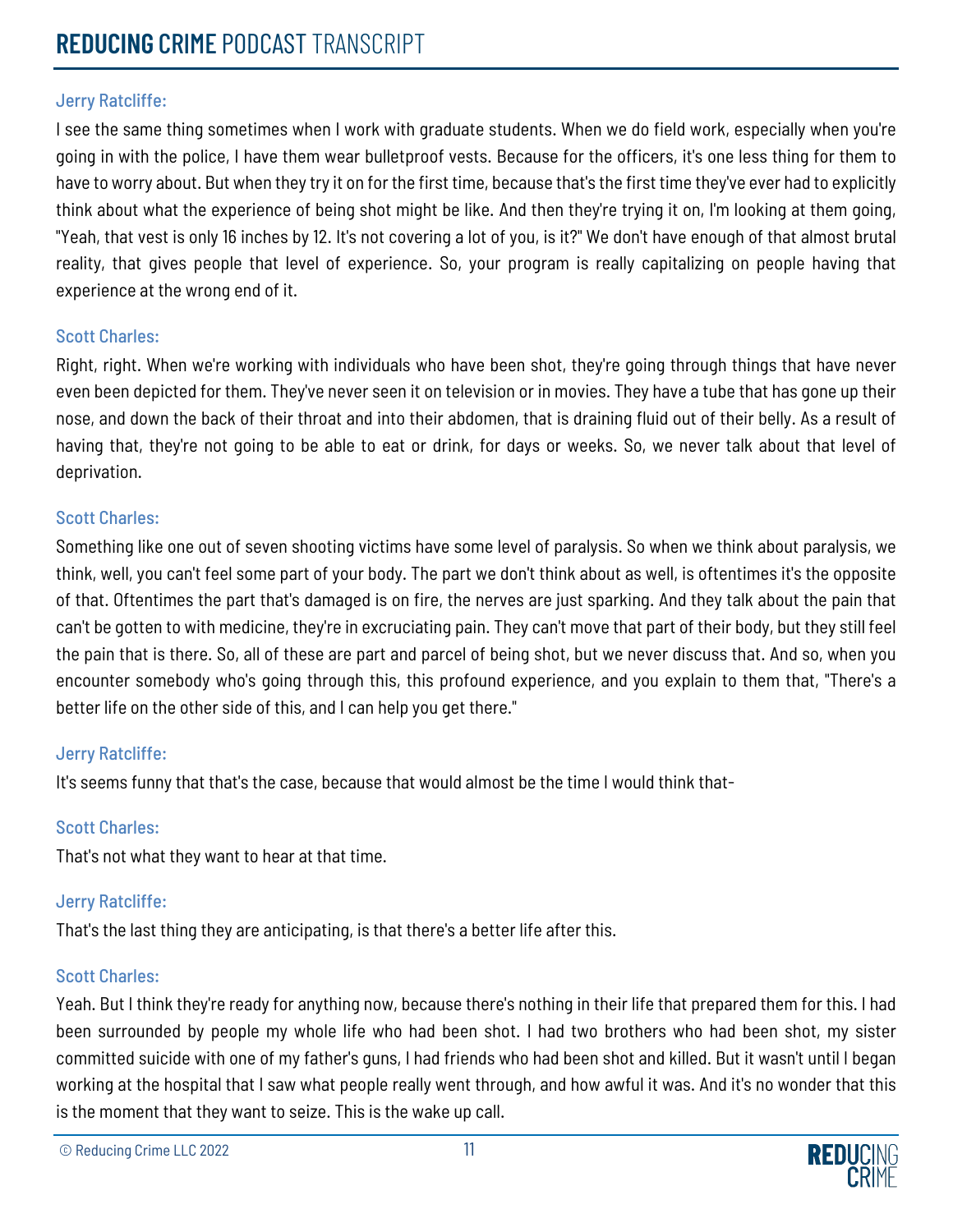## Scott Charles:

Going back to the perpetrator, Cradle to Grave wasn't just meant for potential victims. It really was thinking about the kid who at 18 or 19, because he's been involved in some type of beef in his neighborhood, who thinks that he's going to solve his problems by picking up a gun. We have a responsibility to tell him what he's going to do when he picks up that gun, that he may kill somebody, but that's probably going to happen only one out of every five times somebody's shot. What's more than likely going to happen, is that he will sentence that individual that he has a beef with, because of something that was said on social media, he's going to sentence him to a lifetime of suffering. Potentially paralysis, amputations, PTSD. Over something, somebody's talking slick on the interwebs. So, we want to reach them before that moment comes, so that when they make a decision, at least they're making an informed decision.

#### Jerry Ratcliffe:

So you've got these two programs, you've got Cradle to Grave, which is bringing kids into the program before they experience gun violence, either on the receiving end or the giving end. And then you also have the intervention program, that's 24 seven, which is as they're in the hospital.

#### Scott Charles:

Right, yeah. Victim advocates program.

### Jerry Ratcliffe:

Right. Would you consider both to be hospital-based violence intervention programs?

#### Scott Charles:

Yeah. I think both of these are hospital-based violence intervention programs.

## Jerry Ratcliffe:

It's kind of by default, because you're in the hospital. But what I'm more saying is that what when people would do research, this is what they're looking to. Because they're very different programs. Cradle to the Grave is an interesting one, that's I first heard about the work that you and Amy are doing.

#### Scott Charles:

Yeah. So with Cradle to Grave, we bring in kids who are usually between the ages of 13, and 18 or 19. And increasingly, we've been asked by adult programs to bring in formally incarcerated individuals, and to tell them about what goes on in the trauma bay. And it's been a profoundly rewarding experience, both in terms of bringing young people and adults in. Because what you see, is these kids get to step in the trauma bay as visitors. And there's nothing more heartbreaking than watching a kid who's been shot coming into the trauma bay, begging for his life, realizing that he had no idea what was going to happen when he stepped out of the house that day, and here he is surrounded by strangers. We thought important to bring kids in as learners, rather than patients.

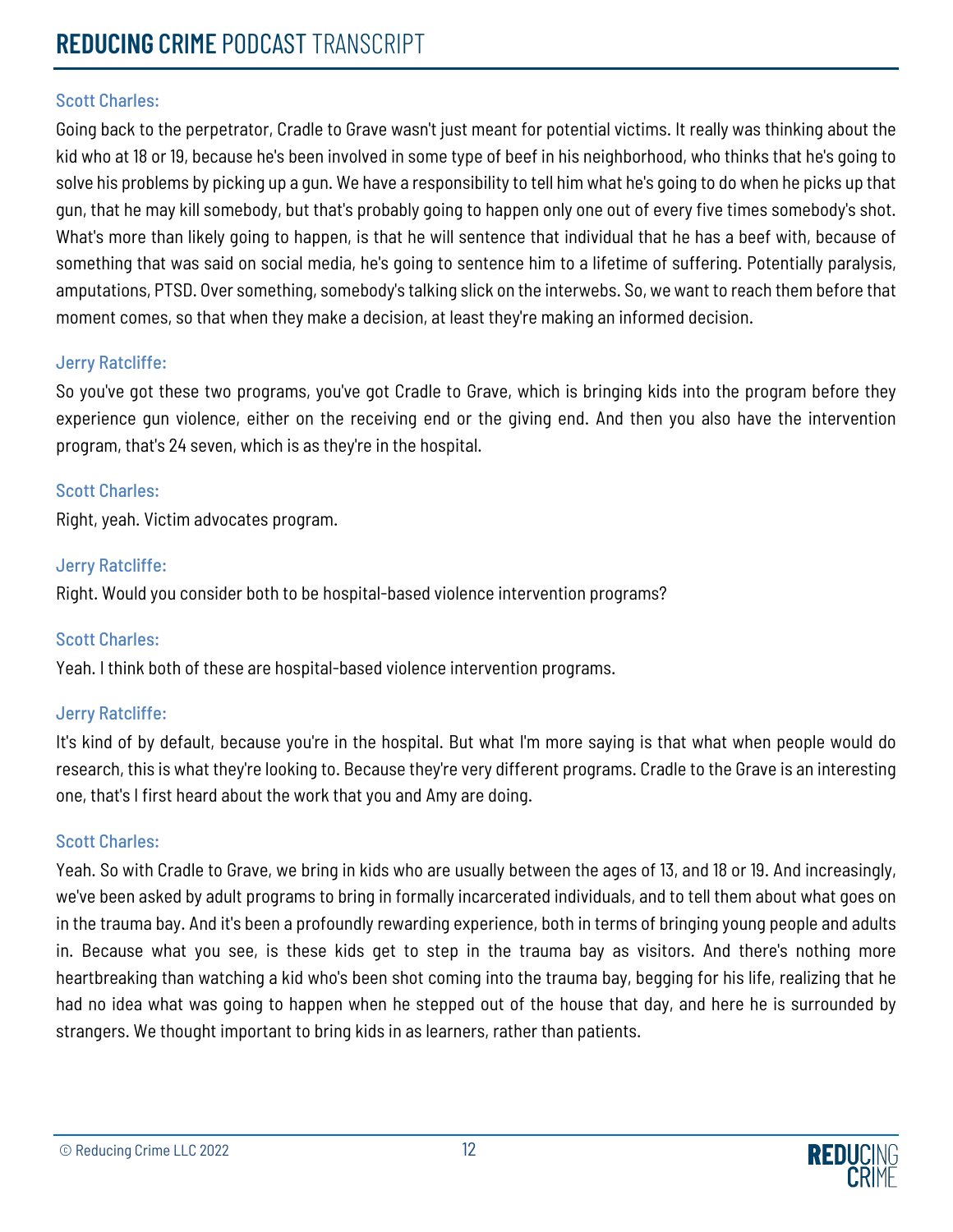We walked through the trauma bay on the way up here, and it's gloriously medically pristine. And everything's covered in plastic, and it's in perfect situation ready to go, but they're not seeing the sort of reality of what it's like when there are five or six people in there just busting a hump trying to keep somebody alive.

#### Scott Charles:

Yeah. Usually it's probably 10 or 11 than people, it's a scrum of professionals who are surrounding that bed, and everybody's frantic. And what we try to do as best as we can, is recreate the feeling. And so it's interesting, what we do is we occupy the space and I just narrate what happens from moment to moment. And we use the medical record of a kid who was 16 years old when he was shot, years ago when we started the program in 2006, this kid's shooting had happened just a year and a half earlier. And the reason we use this kid's story is his grandmother wanted us to use his experience. The young man ultimately died after being worked on 14 minutes in that trauma bay. But we, in painstaking detail, go through and explain every procedure that happened along the way. Everything from-

#### Jerry Ratcliffe:

You can almost do it like in real time, minute by minute?

#### Scott Charles:

It literally is minute by minute. When we first walk into that space, you've got kids who they just met me a few minutes earlier, and they're wound up as kids are. And then within five or 10 minutes of being in that space, and walking them through the fact that everybody's cutting off his clothes, and doctors are putting paper clips on top of his bullet holes so that when they take an x-ray, the bullet holes show up on the x-ray, because the holes themselves wouldn't. And to talk about intubating him, and the blood product that he's getting. And then ultimately the fact that they're going to perform a thoracotomy, which is how doctors will oftentimes start a heart, by opening up the chest and doing manual cardiac massage. And all of these things now are things that kids are imagining.

#### Jerry Ratcliffe:

My ex-wife used to work in intensive care, in emergency rooms, told me about doing that a few times. The first time I heard it was like, "Are you fucking kidding? That's how it works?" And, "Yeah, that's how it works."

#### Scott Charles:

All the time. And we do a disservice to these kids by letting them think that what they're seeing in movies and videos is really the sum total of that experience.

#### Jerry Ratcliffe:

Yeah. When the good guy takes a couple of rounds, but gets up, keeps running 400 yards down the road.

#### Scott Charles:

Right, it's akin to showing football highlights on ESPN, but not talking about brain damage from playing football. You got to have to talk about the risks as well, and that's really what we wanted to do.

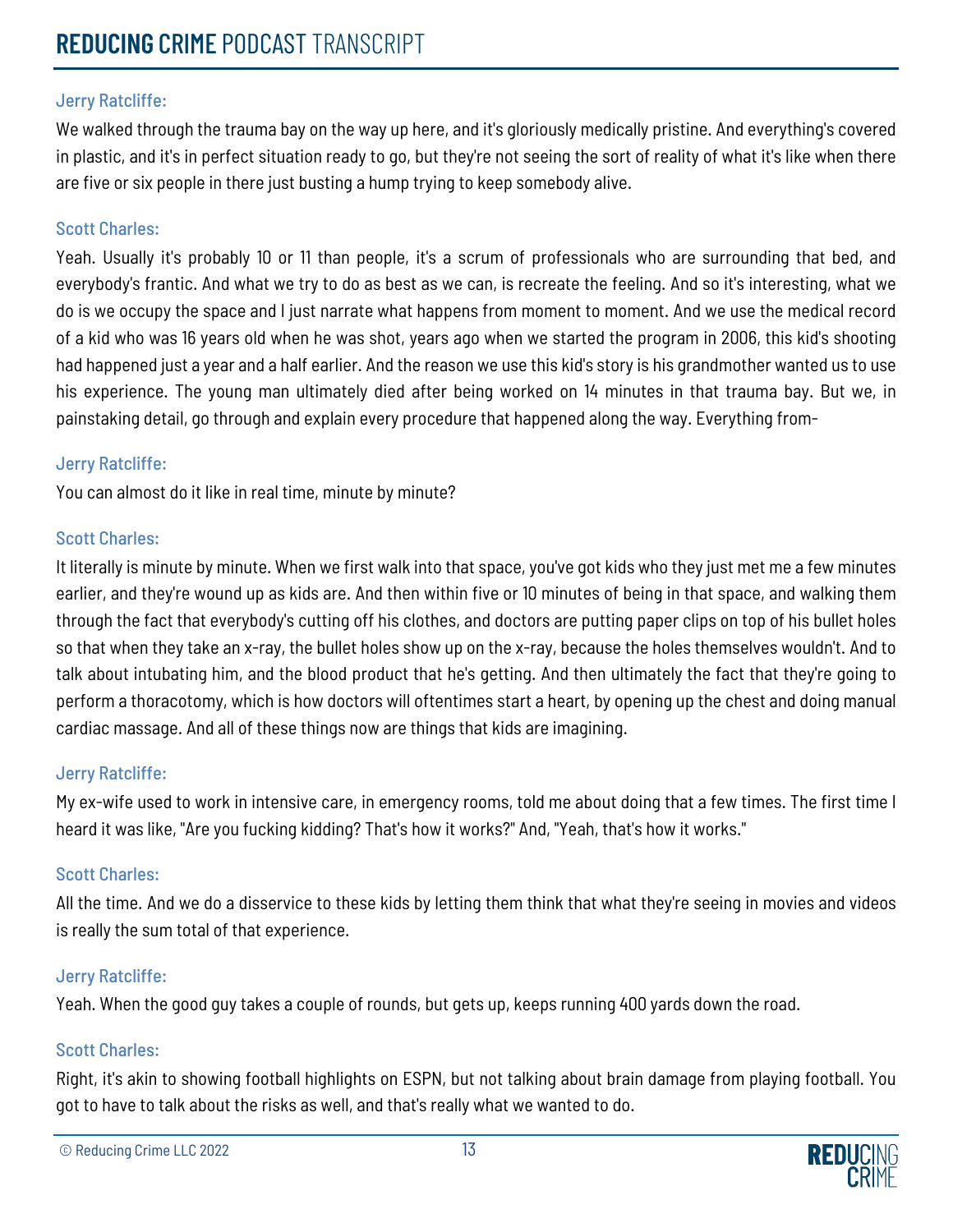Cradle to Grave's won a number of awards. Has it been expanded to a number of places?

### Scott Charles:

So, we've had other hospitals reach out who wanted to replicate it, some have done it exactly as we've done it, and others have taken their own spin, and not as well as we would like. But for us, we're happy for people to borrow from our experiences. Right now, we're working with some folks and looking at creating a more immersive experience.

### Jerry Ratcliffe:

And on the trauma side, the trauma program that takes place in the bay has this long-winded name.

### Scott Charles:

The program is called the Trauma Victim Support Advocates Program. It is a mouthful. We call it the Victim Advocates for short.

### Jerry Ratcliffe:

What's in it for the hospital? One of the things about the American healthcare system is it's a for profit system. This strikes me as a program that they're supporting, that seems to have no benefit to them, if you know what I mean. And I know that sounded horribly cynical?

#### Scott Charles:

No, no, no.

## Jerry Ratcliffe:

But this is a system that records every single intubation, every single cannula, and charges it to an insurance company. And they're investing in you, and how many staff have you got?

#### Scott Charles:

So, right now we have five staff under the Victim Advocate program. We're likely to expand to a total of nine shortly, and we're going to expand over to one of our other sister hospitals.

#### Jerry Ratcliffe:

It's a great thing to do, it's fantastic, and the Council on Criminal Justice called it a promising strategy, which is great. But I'm just trying to figure out why, do you know what I mean?

#### Scott Charles:

So, but one of the things you have to understand is trauma ain't a money-making venture. This isn't an elective surgery, this isn't knee replacement. Many of the people who are being shot unfortunately are uninsured, underinsured. So, we hemorrhage money at this hospital. But one of the things about this place that I admire, is the fact that we say that we're a community hospital. There are folks here who truly take that seriously. There are folks who, like anywhere, say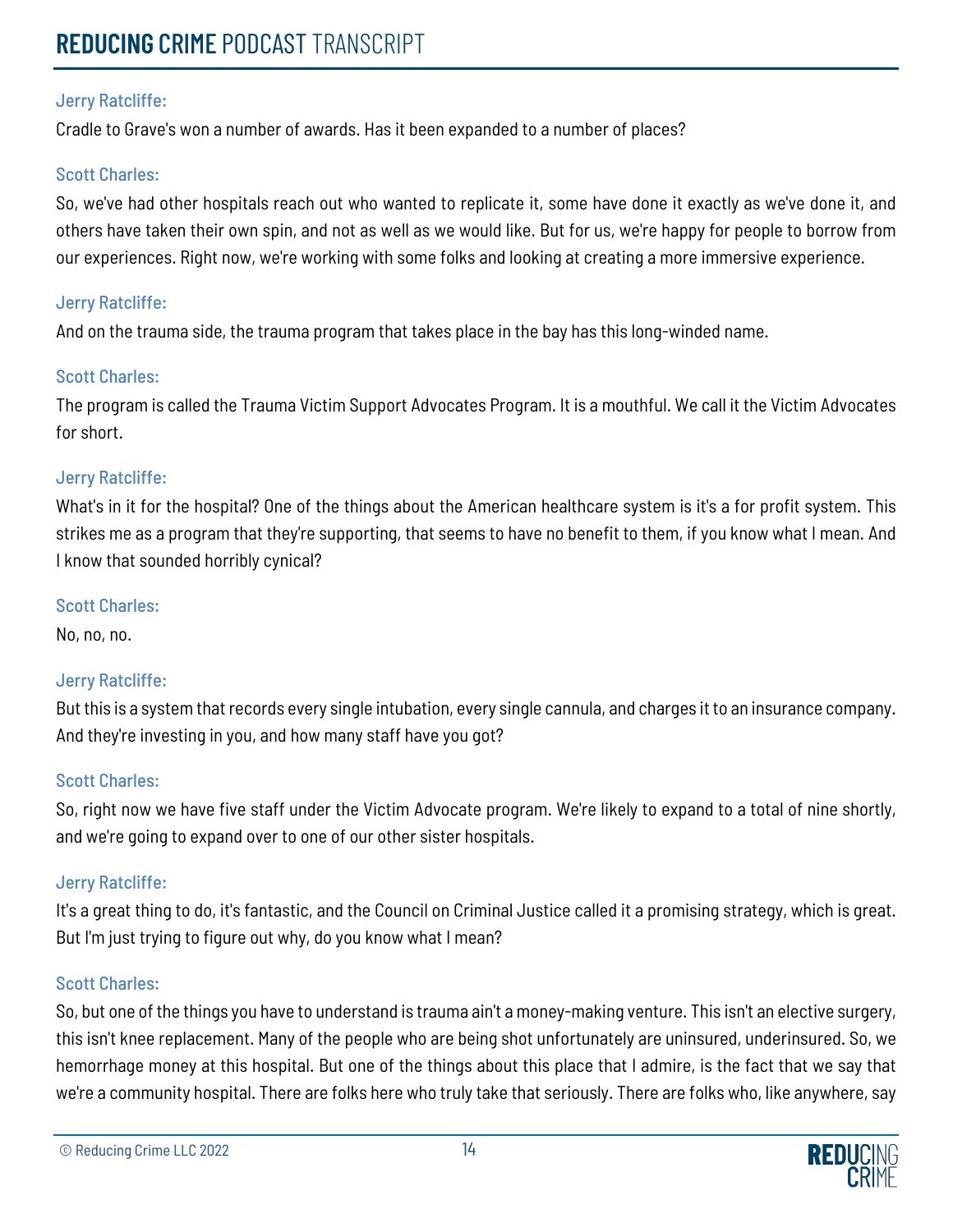it because it's the right thing to say. But for the most part, the vast majority of people I deal with here believe that, and are simply trying to find the answers.

## Jerry Ratcliffe:

Don't get me wrong. I've previously lived in Australia and in Britain, were you have nationalized healthcare systems. They have an incentive to reduce the number of people coming to hospitals. And the medical system in the United States doesn't work that way. But what I think is great about this, that it should be funded by the public purse, but it's funded by the system.

## Scott Charles:

Yeah. But even if you took the most cynical view by reducing the number of individuals who suffered gunshot injuries, we're going to save money. But the truth is even the people whose opinions politically, veer far away from mine, from ours, believe that it's heartbreaking and it's criminal, the way that we accept people being shot day in and day out. There are people that I probably would expect to think, "Ah, well, they got what they deserved." That's just not the vibe here.

### Jerry Ratcliffe:

It's funny then, isn't it? It's almost like the Cradle to Grave or the intervention program in the trauma unit, should almost be an experience for everybody, right?

## Scott Charles:

Yeah, no, absolutely. And we think about, we should be bringing lawmakers in, is who we ought to bring in here.

## Jerry Ratcliffe:

Do you feel like there are cases when you really know you've had success?

#### Scott Charles:

Yeah. If we're talking about Cradle to Grave, right? On the prevention side, when I encounter individuals who are now working with kids, but they came through initially because they were a troubled kid and they were in a program, I've had that more times than I can count.

## Jerry Ratcliffe:

And what about in the trauma side?

## Scott Charles:

On the back end of it, I'll tell you the thing that happens in real time, the real time feedback that we get that blows me away sometimes, is a family member, sometimes even the mother of the victim who's died, will turn to the staff and say, "I just want to thank you for being here." Or, I had a nephew of somebody who had been murdered. He was an adult nephew, who turned as we were outside of the family waiting room, after the family had been notified of the death of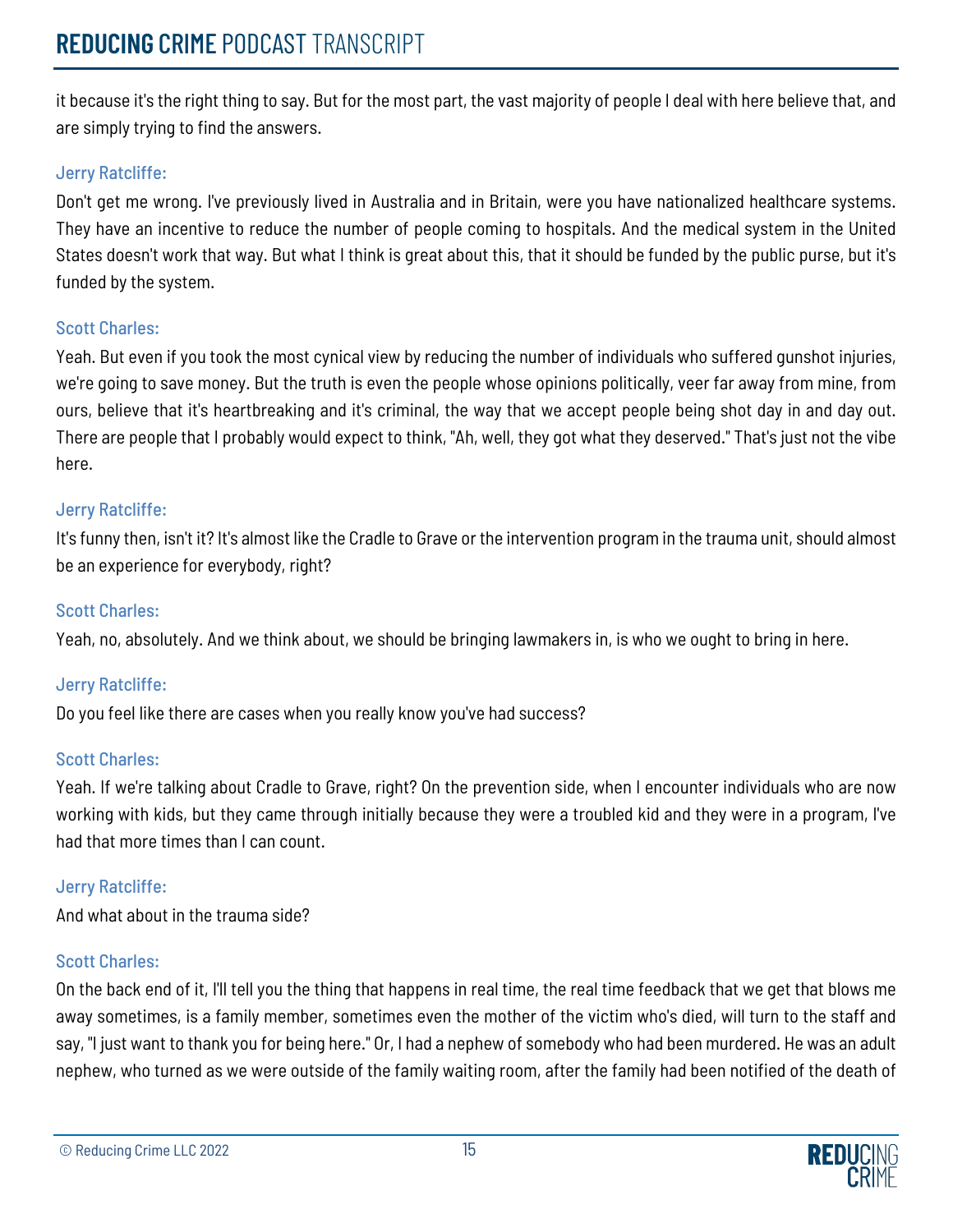the loved one. And he turned to me and said, "I don't know how you do this." But it's hard, because it goes back to that vicarious trauma that you talked about. It gets in your bones, it takes a toll on you.

## Jerry Ratcliffe:

Well, you do wonder about, just everybody gets victimized by everything. One incident, how much it ripples through everything else.

## Scott Charles:

What we're trying to also do, is to lower the temperature. You start to see that retaliation cooking in that space in the hospital, because this is where it all happens. You hear that your son has been killed.

## Jerry Ratcliffe:

That's that emotion, I'm going to avenge you.

## Scott Charles:

Yeah. And you start seeing those guys having that conversation. And I'm not suggesting that handing the brother of the gunshot victim a bottle of water, is going to keep him from wanting to strike back at the individual who hurt his brother. But I think that what is able to happen in that space, is some humanity is able to slip in, and we're able to have a quiet conversation with him.

## Jerry Ratcliffe:

I wonder if it also does what's what's so necessary throughout so many of the things that we deal with in criminal justice in this whole area, is if you can slow the decision making, it improves the decision making. And I wonder if what you're doing is that, say take a breath, think about the next stage before you just kind of go, "Dude, we're going to do this for you."

## Scott Charles:

Yeah. And having them talk out loud, "Walk me through this, tell me about your brother. What would he want you to do?" We have the ability to have these conversations in real-time with the hope that this is going to reduce the chances that individual's going to speed out of our parking lot and strike back at the person that harmed his brother. Does it happen in all cases? No.

## Jerry Ratcliffe:

What about the reverse of that? What happens when you see a frequent flyer, a repeat customer come back in through the door?

## Scott Charles:

It's interesting. We have this idea of that happening all the time. It happens, it happens, but far less often than you'd imagine. But when it does happen, we just lost somebody this week that we had seen last year. And it's hard, because I know the story and it doesn't sound like he was caught up really in anything other than being a marked individual. And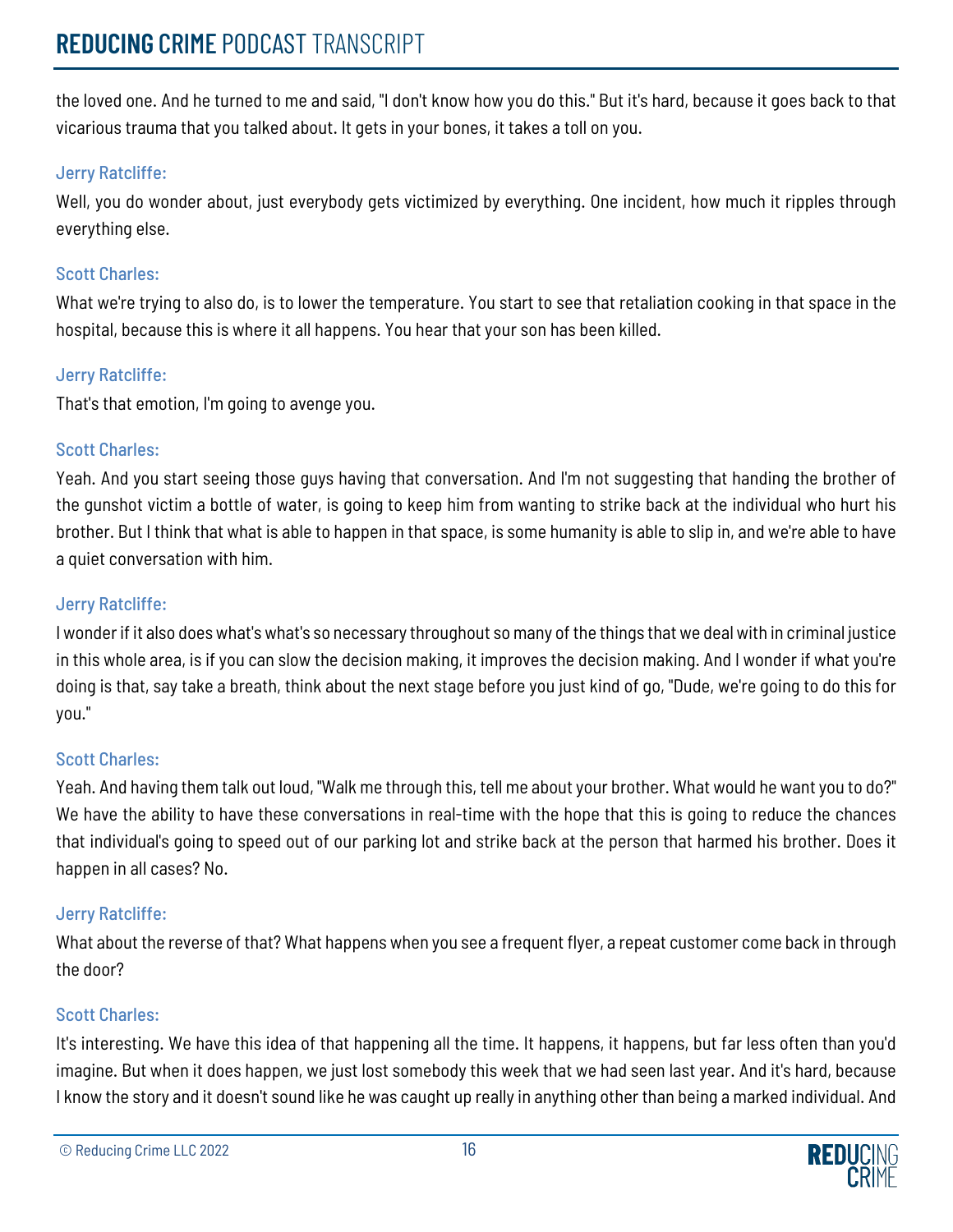so, there were conversations that were had about, well, this individual was just here, and I wonder what life he's caught up in. And based on my conversations, but more importantly, Ian's conversations, the advocate that we were talking about, the advocate that you met.

#### Jerry Ratcliffe:

Yeah, who I ran into downstairs. Yeah.

#### Scott Charles:

Yeah, I had a much different picture of him. I understood exactly what this was about. This had nothing to do with the choices that he was making, or the life that he was caught up in. It was simply that he had been marked because of something that he actually ultimately had nothing to do with. But once that die was cast, there wasn't many ways out for him. You've seen people with whom I engage, that will talk about the fact that this is poor parenting, or this is about gangs.

### Jerry Ratcliffe:

They don't know shit.

### Scott Charles:

Yeah. Well, yeah.

### Jerry Ratcliffe:

No, I do love reading you engage them. It's always entertaining, because oh man, there's a lot of death in Philadelphia, and half of it's you murdering people. Murdering people on Twitter, because you just pull them to pieces. I love it.

#### Scott Charles:

But you know, if I'm not pushing back on this narrative, then they get to control the conversation. And really, those loud voices have influence because if nobody's pushing back, then people will assume that, "Well, maybe they're right," because nobody is pushing back.

#### Jerry Ratcliffe:

That can be exhausting too.

#### Scott Charles:

Oh, it can be. But in some ways, this is my guilty pleasure, the thing that I do on Twitter.

#### Jerry Ratcliffe:

Well, we enjoy it.

## Scott Charles:

Oh, thanks. But really, it's cathartic.

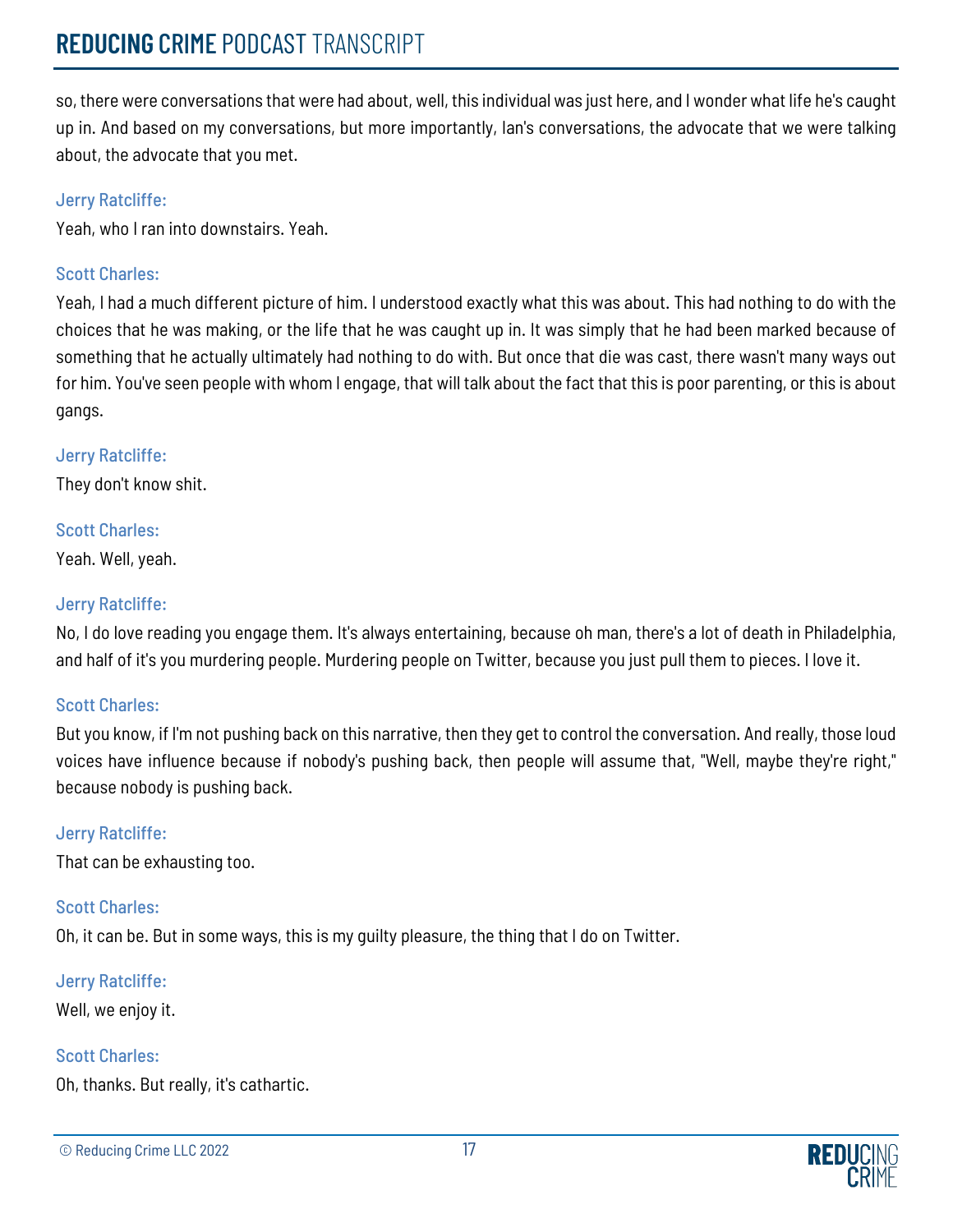It's a public service.

## Scott Charles:

It is a public service. The voices that are probably most absent from that conversation, are those who are engaged in that life, who are caught up in it one way or the other. But I have had thousands of conversations with gunshot survivors at night, in the quiet room in which they've been weeping, because they're unsure about what their next move is, or they're lonely, or they're scared, or they're whatever. But we're having an honest conversation that isn't guided by me hanging a longer prison sentence on them, or trying to flip them, or doing anything. It's just, I have nothing to offer them except maybe sometimes some free TV or whatever.

### Scott Charles:

And we're having these conversations, which is why my take on what's happening out there differs significantly from the troll who wants to argue that all the shootings are gang members, or this is all about bad parenting. I can't tell you how many times I'm in the room with an individual who's been shot, and their room is always filled with family members, including his father, who sat vigil by the bedside from the moment he came in. We have to have more honest conversations, Jerry. And I appreciate you letting me have this conversation with you.

### Jerry Ratcliffe:

Talking before, you were saying this last year or two has been a time to reflect and think about the next steps. Where do you think that's going to lead you?

#### Scott Charles:

I've had to think about, part of it is legacy. Thinking about what happens when I retire? What happens if I drop dead at my desk, then what?

#### Jerry Ratcliffe:

It's funny, because I think we're about the same age. And there's a part of me going, I can quantify the number of years of working I have left. And so, now whenever I make decisions to do something, I am implicitly making a decision to not do other things within that same timeframe. It really does make you focus a little bit more.

#### Scott Charles:

Yeah. So, where I am personally and professionally is thinking about what is going to be left behind, and how does this thing keep going without me? There's far more road in my rear-view mirror than there is in my windshield. So, building systems and building programs that will endure, is really where I'm going from here. Spending more time supporting victims of crime in the hospital. We've done a really, as I said before, done a really good job of patching people up and shipping them out that door. We haven't done quite as good a job of making sure that they have what they need, to make sure that they don't come back.

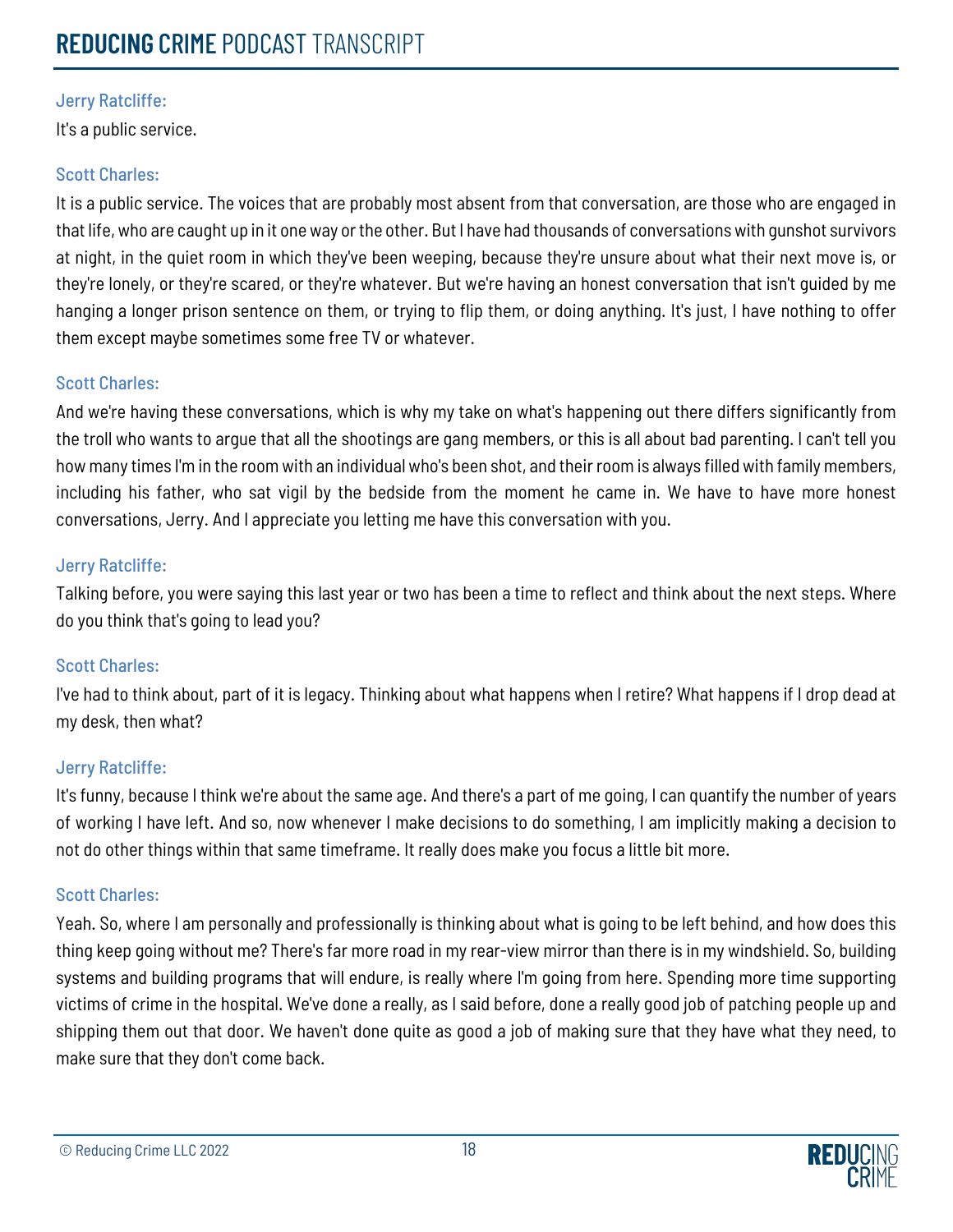You may disagree with the policing approaches done in many cases, but I would say one thing that you and police officers have in common, is they spend probably more time than anybody else in the criminal justice system, appreciating the perspective of victims. Because nobody else spends any time with victims of crime.

#### Scott Charles:

Right, right.

#### Jerry Ratcliffe:

And I think that does give you a different perspective. I think it's an important one, that we too easily forget.

### Scott Charles:

Well, and I think one of the things that I lament about where we are now as a society, and this divide that exists between the community and the police, is the lack of space that allows for that kind of exchange, so they can appreciate that. Because I'm not an abolitionist, I'm not a defund police kind of guy, but I think that I encounter some real terrible cops, some cops that have no-

#### Jerry Ratcliffe:

Me too.

## Scott Charles:

Yeah. Who have no business in that work. But by and large-

## Jerry Ratcliffe:

But tucked away, there are some really good ones.

## Scott Charles:

If I'm going to be honest, I'm not a holster sniffer. I'm not a boot licker.

#### Jerry Ratcliffe:

Holster sniffer's a new one on me.

## Scott Charles:

I don't think it's tucked away. I think that there's a lot of really good dudes out there that are doing their honest best. I think the system is broken, I think it's very hard for them to feel rewarded for the work that they're doing. I see dudes that transport shooting victims and risk their own lives in transporting them here, that are covered in the victim's blood, that will turn to me when they hear the mom scream, and just be like man, they get it. They understand that. But there's such a barrier now that exists between the community and law enforcement, that we've got to find a way to have these conversations. And it can't just be about making cops seem heroic, and that's the message we need to give. For many law enforcement officers, that's kind of what they miss, is that... Back when the cop was a hero. I think what's even more important than that, is letting cops be seen as human and real, and having those honest conversations.